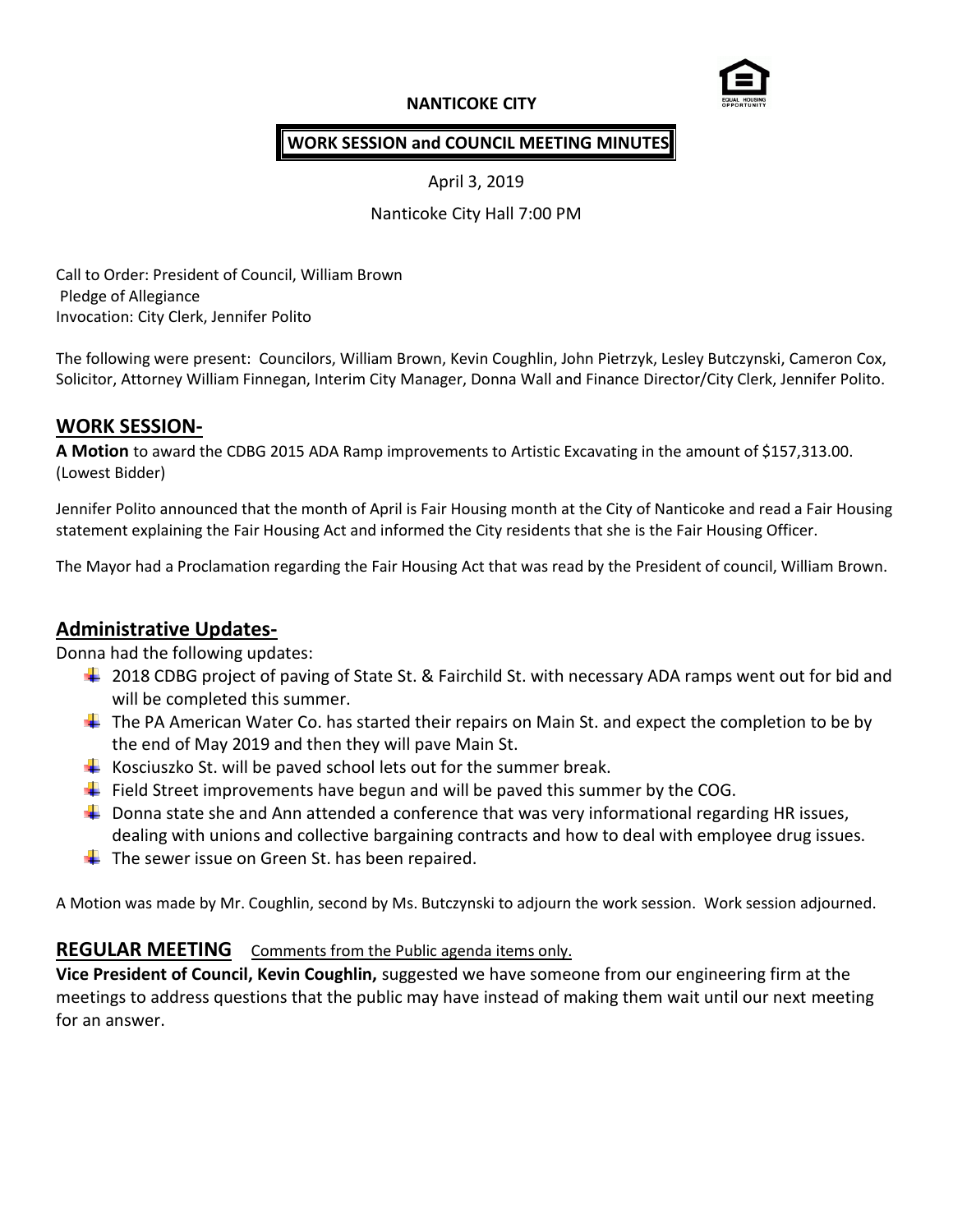# **Old Business**

**Grohowski property at 129 Loomis Street in Nanticoke** - Jennifer Polito received a statement from NE Revenue (Collector of delinquent taxes), the property is still in John's name, held up in probate court since he did not have a Will. There are back taxes owed to Luzerne County, GNA School Distric and the City of Nanticoke. The total taxes owed from 2016 through 2018 totals \$5,213.58. The City's portion is \$1,273.01 as of 3/21/2019.

**Espy Creek drainage issue –** There were two clearings at Prospect St. The first clearing was by PennDot for the roundabout construction and they did put up storm water blankets to control run off when they begin excavating. Earth Conservancy has cleared trees at Prospect, Espy and the Bliss area to do stream restoration on Espy Creek. They just completed intalling 1,000 feet of stream bed which they have permits to do so and this should help with the water flow. The work that PennDot will be doing on the roundabout is closest to that house and the water run off issue from Espy Creek is addressed in their permit to do work. Donna asked Mr. Renko if that is the house he was concerned about and he said no, it was the one on the other side of the street and Donna stated PennDot is aware of the issue and is working on a resolution for the homeowner.

#### **New Business**

**A Motion** to approve the March 20, 2019 meeting minutes was made Mr. Pietrzyk, second Mr. Coughlin. Motion carried.

**A Motion** to approve payment of the bills in the amount of \$318,786.90 (Payroll \$98,996.13 and Payables \$219,790.77) was made by Ms. Butczynski, second by Mr. Pietrzyk. Motion carried.

**A Motion** to award the CDBG 2015 ADA Ramp improvements to Artistic Excavating in the amount of \$157,313.00. (Lowest Bidder) was made by Mr. Coughlin second by Ms. Butczynski. Motion carried.

#### **COMMENTS FROM THE PUBLIC –**

**Mr. Mike Stachowiak** asked Council if anything has been done to repair the bridge on River St. in Honey Pot since it was last inspected in 2008. He said back then the inspection report recommended replacing the bridge within 2 years and that was 11 years ago. President Brown said we will look into this issue with the engineers. Mike then inquired about the sidewalks by the Culinary Institute and if the contractor who installed them wrong back in 2014 is going to be held liable and make them fix them or are they going to be fixed with taxpayer money. President Brown replied we will look into this matter.

**Ms. Julianna Zarzycki** asked Council if there was any way to form a volunteer group and clean up the City. She stated it is a mess. She asked if the Prisoners could be used for that type of cleanup. President Brown replied we can look into this and try to get volunteers to help clean up the City. Julianna said we need to start holding property owners accountable to pick up trash in their tree lawns and streets. Councilor Lesley Butczynski stated that the City's DPW workers have begun cleaning up Main Street and it looks great.

**Mr. John Telencho** asked Council what is taking so long for the Dollar General open, the Zoning board met back in October if 2018 he stated. He asked if they are still coming to Nanticoke. Donna said they filed all their permits but there was a death in the builder's family which has delayed the opening of the store. John asked why we were awarded nothing from the gaming grants (LSA) this year. Donna and President Brown said we applied to take the Ellis building down and that is all we can do. Donna thinks it is because the funding amount to disburse has decreased. John stated the Mayor should be at the Council meeting and have reports once a month per the Home Rule Charter. Donna stated that City's departments give reports monthly to the Mayor which are on the back board and on the website for viewing. Those reports are her monthly reports to Council and the residents of Nanticoke. John said we should note that in the minutes when they are available for viewing because not everyone in town attends the meetings. Jennifer stated she will start noting when the reports are available for viewing in the minutes each month.